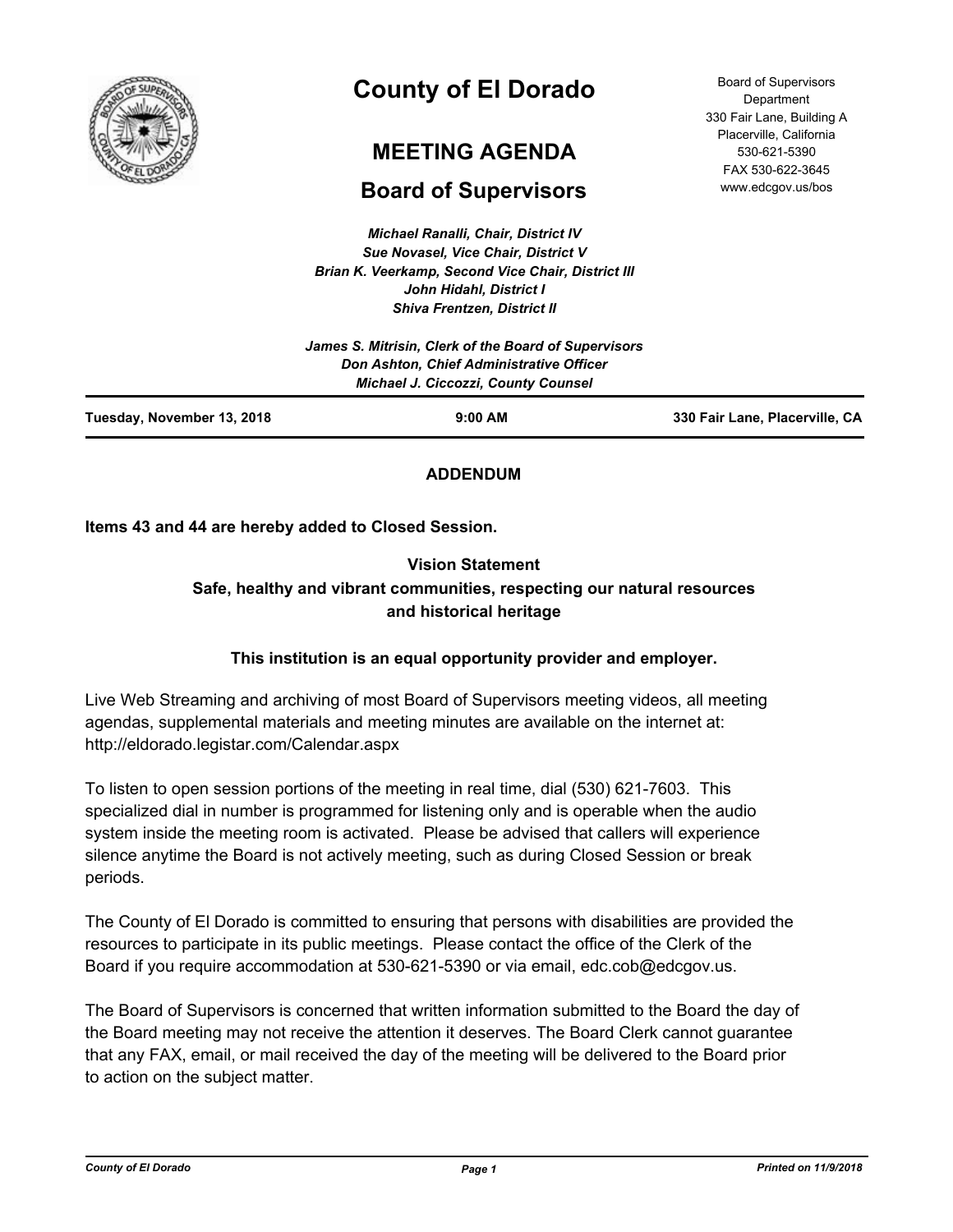The Board meets simultaneously as the Board of Supervisors and the Board of Directors of the Air Quality Management District, In-Home Supportive Services, Public Housing Authority, Redevelopment Agency and other Special Districts.

For Purposes of the Brown Act § 54954.2 (a), the numbered items on this Agenda give a brief description of each item of business to be transacted or discussed. Recommendations of the staff, as shown, do not prevent the Board from taking other action.

Materials related to an item on this Agenda submitted to the Board of Supervisors after distribution of the agenda packet are available for inspection during normal business hours in the public viewing packet located in Building A, 330 Fair Lane, Placerville or in the Board Clerk's Office located at the same address. Such documents are also available on the Board of Supervisors' Meeting Agenda webpage subject to staff's ability to post the documents before the meeting.

### **PROTOCOLS FOR PUBLIC COMMENT**

Public comment will be received at designated periods as called by the Board Chair.

Public comment on items scheduled for Closed Session will be received before the Board recesses to Closed Session.

Except with the consent of the Board, individuals shall be allowed to speak to an item only once.

On December 5, 2017 the Board adopted the following protocol relative to public comment periods:

Time for public input will be provided at every Board of Supervisors meeting. Individuals will have three minutes to address the Board. Individuals authorized by organizations will have three minutes to present organizational positions and perspectives and may request additional time, up to five minutes. At the discretion of the Board, time to speak by any individual may be modified.

A total of 20 minutes will be allocated for public comment during Open Forum and for each agenda item to be discussed. Public comment on certain agenda items designated and approved by the Board may be treated differently with specific time limits per speaker or a limit on the total amount of time designated for public comment. It is the intent of the Board that quasi-judicial matters have additional flexibility depending upon the nature of the issue.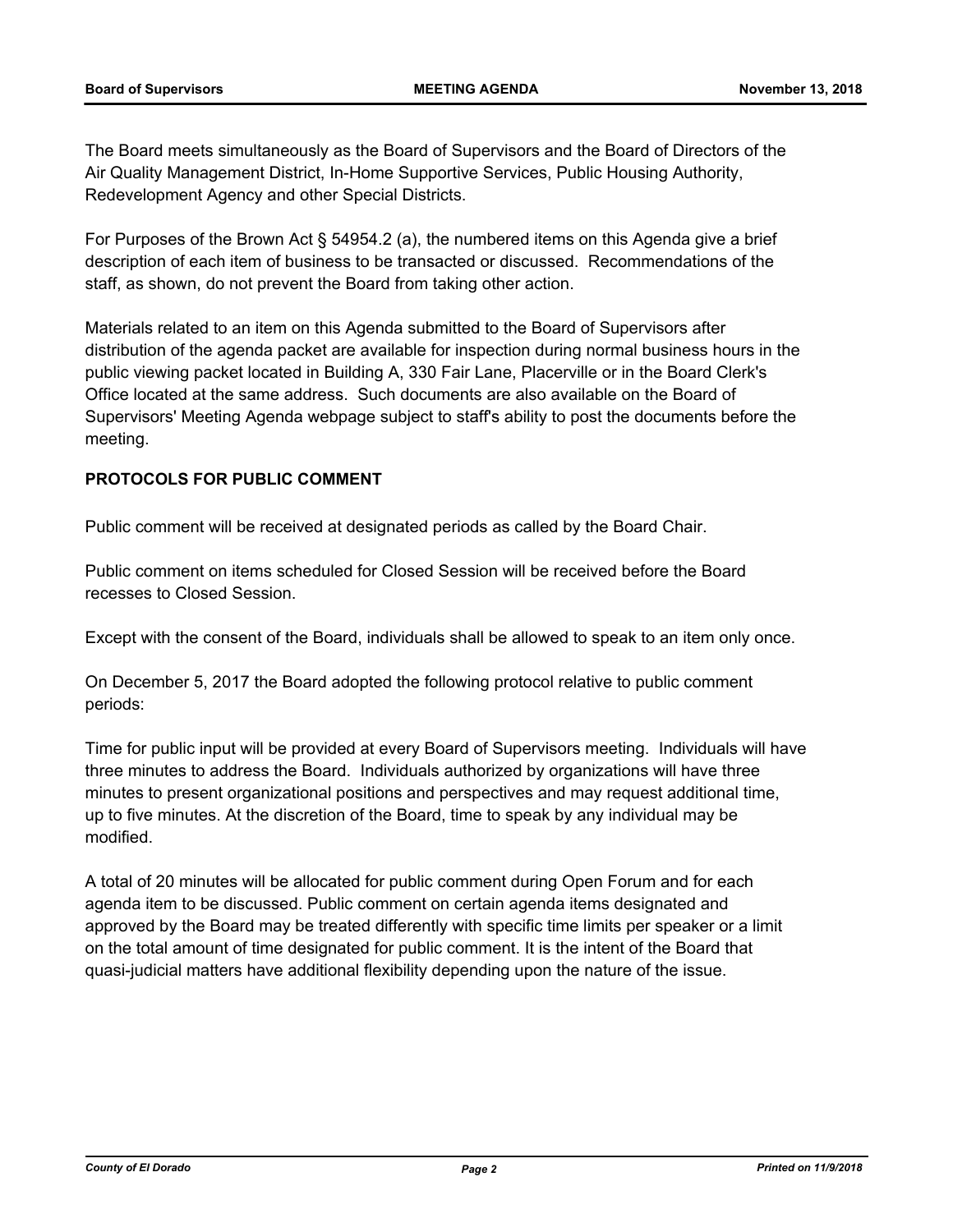Individual Board members may ask clarifying questions but will not engage in substantive dialogue with persons providing input to the Board.

If a person providing input to the Board creates a disruption by refusing to follow Board guidelines, the Chair of the Board may take the following actions.

Step 1. Request the person adhere to Board guidelines. If the person refuses, the Chair may ask the Clerk to turn off the speaker's microphone.

Step 2. If the disruption continues, the Chair may order a recess of the Board meeting.

Step 3. If the disruption continues, the Chair may order the removal of the person from the Board meeting.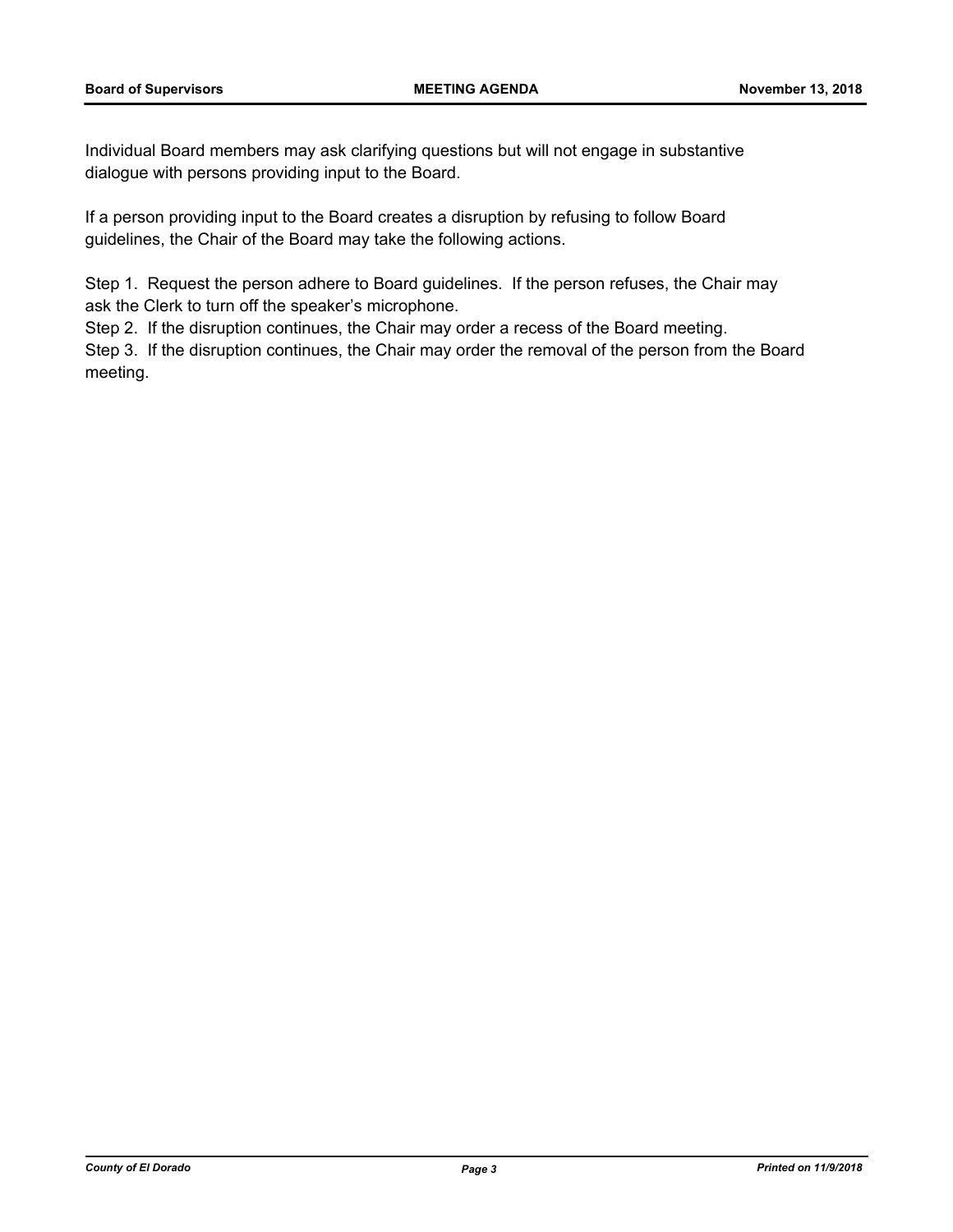#### **9:00 A.M. - CALL TO ORDER**

#### **INVOCATION AND PLEDGE OF ALLEGIANCE TO THE FLAG**

#### **ADOPTION OF THE AGENDA AND APPROVAL OF CONSENT CALENDAR**

The Board may make any necessary additions, deletions or corrections to the agenda including moving items to or from the Consent Calendar and adopt the agenda and the Consent Calendar with one single vote. A Board member may request an item be removed from the Consent Calendar for discussion and separate Board action. At the appropriate time as called by the Board Chair, members of the public may make a comment on matters on the Consent Calendar prior to Board action.

**1.** [18-1768](http://eldorado.legistar.com/gateway.aspx?m=l&id=/matter.aspx?key=25119) Supervisor Veerkamp requests the Board join him in welcoming this year's El Dorado County Youth Commission members and participate with them in the annual Shadow Day.

#### **OPEN FORUM**

Open Forum is an opportunity for members of the public to address the Board of Supervisors on subject matter that is not on their meeting agenda and within their jurisdiction. Public comments during Open Forum are limited to three minutes per person. Individuals authorized by organizations will have three minutes to present organizational positions and perspectives and may request additional time, up to five minutes. The total amount of time reserved for Open Forum is 20 Minutes.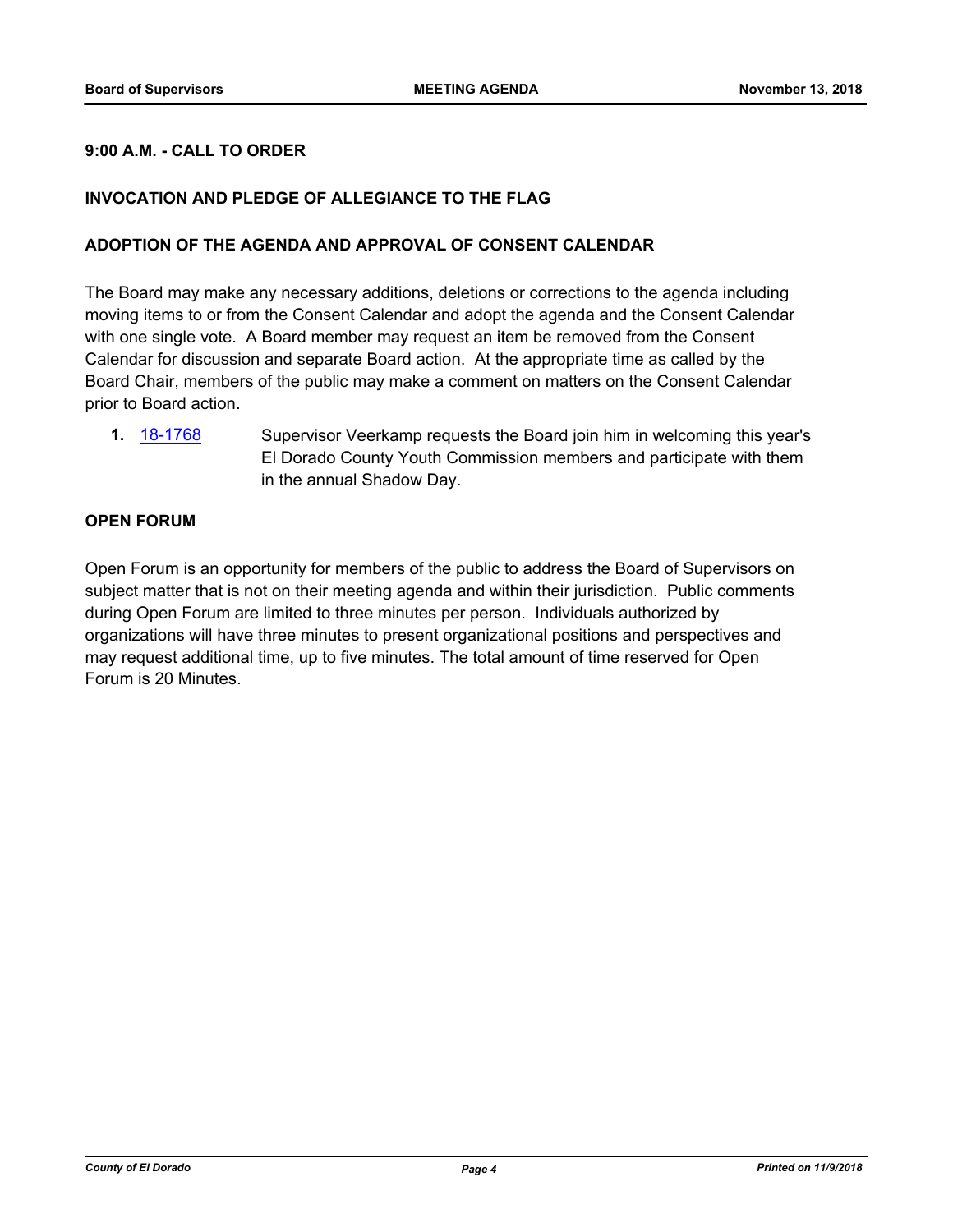#### **CONSENT CALENDAR**

**2.** [18-1714](http://eldorado.legistar.com/gateway.aspx?m=l&id=/matter.aspx?key=25065) Clerk of the Board recommending the Board approve the Minutes from the special meeting of the Board on October 25,2018 and the regular meeting of the Board on October 30, 2018.

#### **GENERAL GOVERNMENT - CONSENT ITEMS**

**3.** [18-1721](http://eldorado.legistar.com/gateway.aspx?m=l&id=/matter.aspx?key=25072) Clerk of the Board and the County Airports Advisory Committee recommending the Board adopt bylaws for the County Airports Advisory Committee.

#### **FUNDING:** N/A

- **4.** [18-1550](http://eldorado.legistar.com/gateway.aspx?m=l&id=/matter.aspx?key=24901) Clerk of the Board, based upon the recommendation of the Behavioral Health Commission, recommending the Board make the following appointments to the Behavioral Health Commission for a three year term: Appoint Norma Santiago, Council Commission Member (Vacant), Term Expiration 10/30/2021. Appoint Jocelyn Lamb, Council Commission Member (Vacant), Term Expiration 10/30/2021.
- **5.** [18-1564](http://eldorado.legistar.com/gateway.aspx?m=l&id=/matter.aspx?key=24915) Clerk of the Board, based upon the recommendation of the Building Industry Advisory Committee, recommending the Board accept the following resignation and make the following appointment to the Building Industry Advisory Committee:

1) Accept the resignation of Katie Donahue; and

2) Appoint Jeff Short, North State Building Industry Association Member, Term Expiration 10/30/2021.

#### **FUNDING:** N/A

**6.** [18-1673](http://eldorado.legistar.com/gateway.aspx?m=l&id=/matter.aspx?key=25024) Clerk of the Board, based upon the recommendation of the El Dorado County Child Abuse Prevention Council, recommending the Board make the following appointments to the El Dorado County Child Abuse Prevention Council: Appoint Daniel (Dan) Johnson, Criminal Justice Representative, Term Expiration 1/1/2020.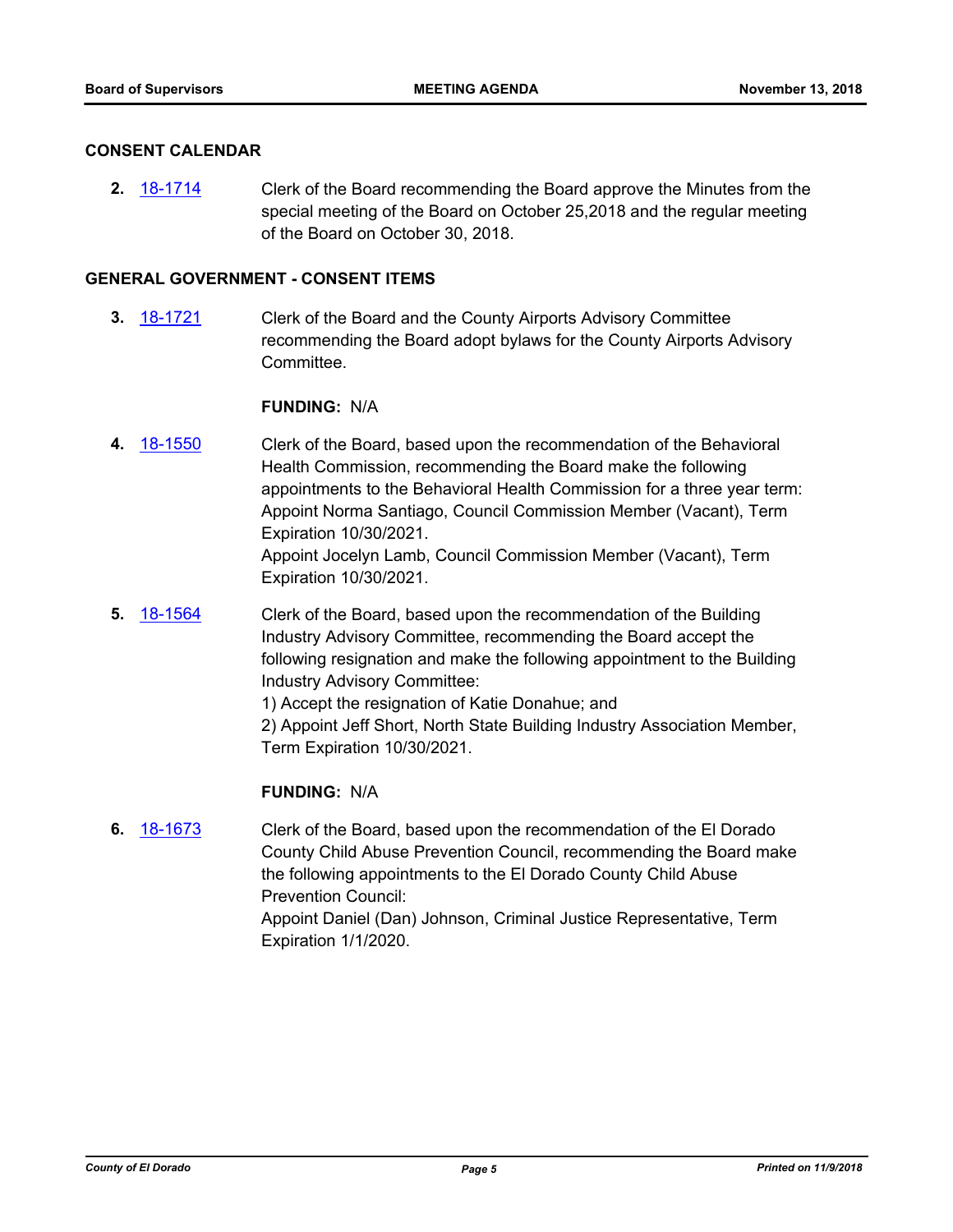**7.** [18-1771](http://eldorado.legistar.com/gateway.aspx?m=l&id=/matter.aspx?key=25122) Chief Administrative Office recommending the Board order the Auditor-Controller to disburse \$12,078.87 from the El Dorado Hills Community Services District ("District") Development Impact Mitigation Fee account to the District, or to a District account as designated by the District, to reimburse the District for administrative costs associated with improvements that have expanded recreation opportunities within the District.

> **FUNDING:** El Dorado Hills Community Services District Development Impact Mitigation Fees.

**8.** [18-1772](http://eldorado.legistar.com/gateway.aspx?m=l&id=/matter.aspx?key=25123) Chief Administrative Office recommending the Board approve and authorize the Chair to sign the attached Funding Agreement with the El Dorado Hills Fire Department, authorizing payment of the \$1,000 community funding contribution authorized by the Board on October 30, 2018, to support the decoration of the tree at the Moni Gilmore Senior Center, and finding that a public benefit is derived from supporting this endeavor, which serves to spread joy to seniors and the community.

#### **FUNDING**: General Fund.

**9.** [18-1609](http://eldorado.legistar.com/gateway.aspx?m=l&id=/matter.aspx?key=24960) Human Resources Department recommending the Board: 1) Approve and adopt the revised County-wide class specification: Executive Assistant - Law and Justice; 2) Approve and adopt the revised class specification for the Human Resources Department: Sr. Risk Analyst (Title Change from: Sr. Risk Management Analyst); and 3) Adopt and authorize the Chair to sign Resolution **234-2018** approving the following title change: Sr. Risk Management Analyst to Sr. Risk Analyst.

#### **FUNDING:** N/A

**10.** [18-1623](http://eldorado.legistar.com/gateway.aspx?m=l&id=/matter.aspx?key=24974) Human Resources Department recommending the Board approve and authorize the Chair to sign Resolution **237-2018** adopting the El Dorado County Salary Schedule to:

> 1) Comply with the California Public Employees' Retirement System reporting requirements; and

2) Comply with Government Code sections 20636 and 7522.34(a) as well as California Code of Regulations 570.5.

#### **FUNDING:** N/A

**11.** [18-1724](http://eldorado.legistar.com/gateway.aspx?m=l&id=/matter.aspx?key=25075) Supervisor Novasel recommending the Board authorize the Chief Administrative Officer to approve up to eight hours of paid time for County staff who are participating on the holiday choir tour on December 18, 2018.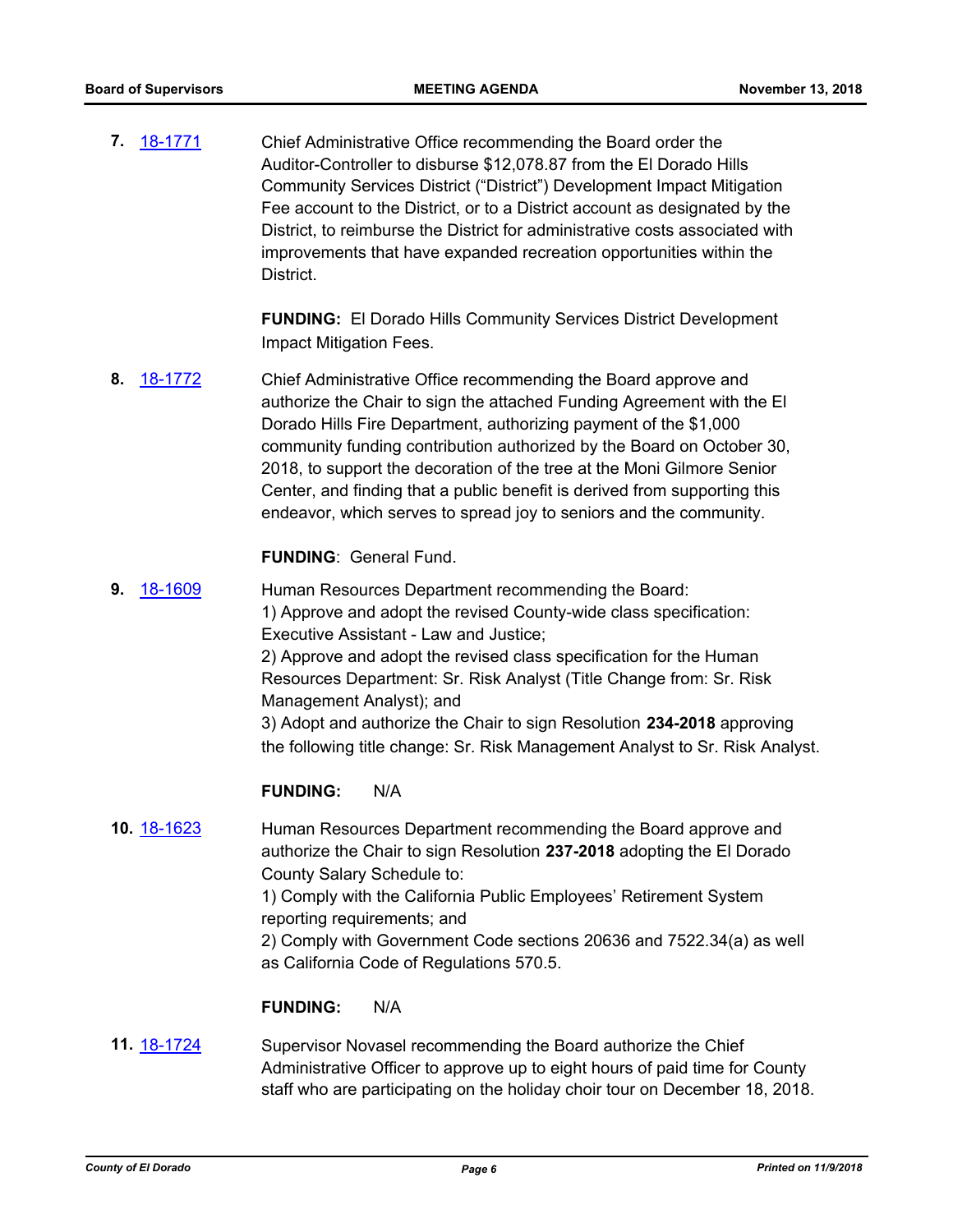| 12. 16-0305 | Supervisor Ranalli recommending the Board find that a state of emergency  |
|-------------|---------------------------------------------------------------------------|
|             | continues to exist in El Dorado County as a result of unprecedented tree  |
|             | mortality due to drought conditions and related bark beetle infestations. |
|             | (Cont. 10/30/18, Item 17)                                                 |
|             |                                                                           |

**13.** [18-1770](http://eldorado.legistar.com/gateway.aspx?m=l&id=/matter.aspx?key=25121) Supervisor Ranalli recommending the Board approve and authorize the Chair to sign a Proclamation that recognizes November 26-30, 2018, as California Clerk of the Board of Supervisors Week.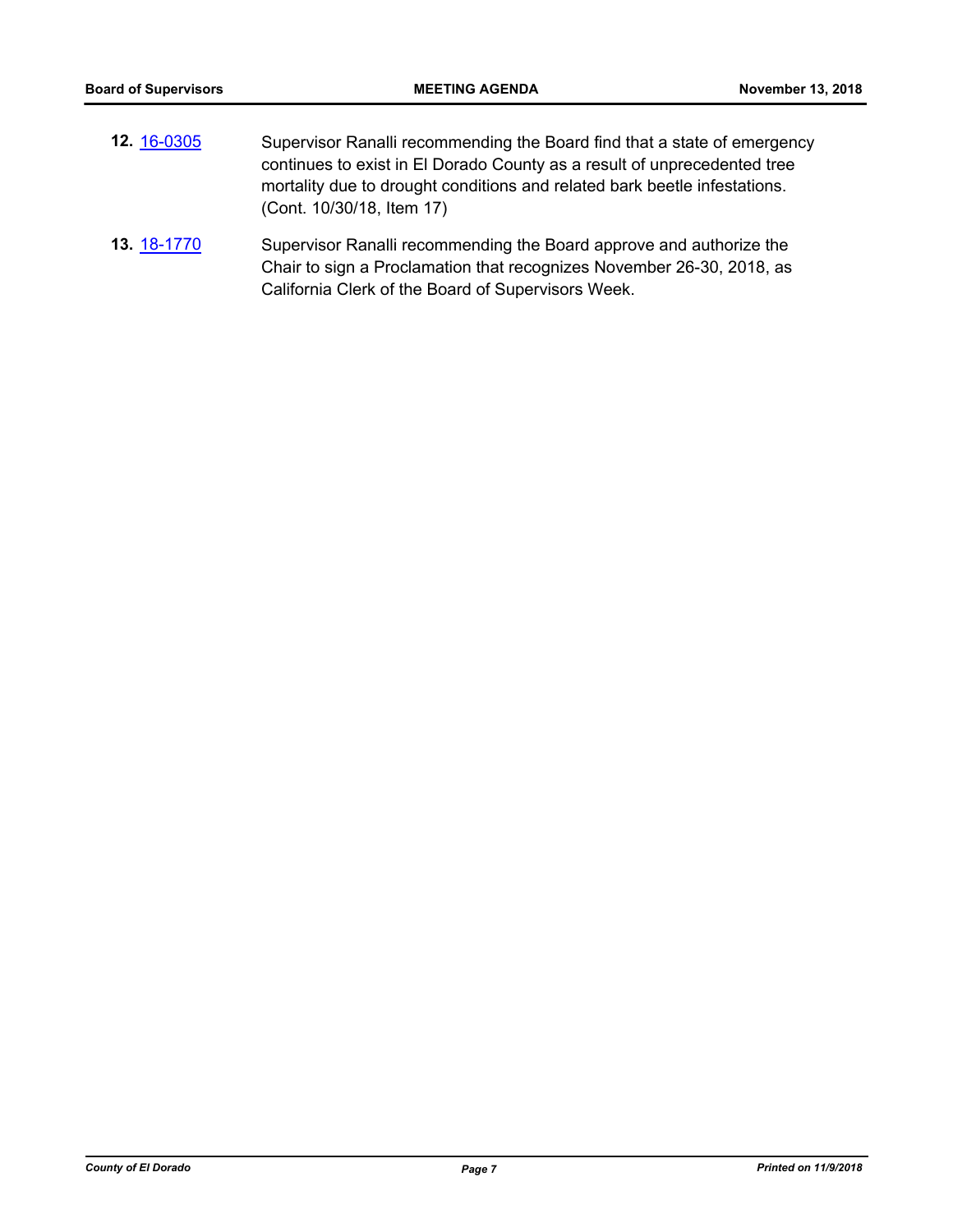#### **HEALTH AND HUMAN SERVICES - CONSENT ITEMS**

**14.** [18-1325](http://eldorado.legistar.com/gateway.aspx?m=l&id=/matter.aspx?key=24676) Health and Human Services Agency recommending the Board: 1) Approve and authorize the Chair to sign Agreement for Services 2938 with Community Recovery Resources, for the provision of therapeutic counseling and substance abuse treatment services, in the amount of \$200,000, for the term of 3 years from November 17, 2018 through October 31, 2021; 2) Make findings in accordance with County Ordinance 3.13.030 that it is more economical and feasible to contract with Community Recovery Resources for services provided under this Agreement 2938 because the County has neither the staff nor facilities to perform said services; and 3) Authorize the Purchasing Agent, or designee, to execute further documents relating to Agreement for Services 2938, including amendments which do not increase the maximum dollar amount or term of the Agreement, and contingent upon approval by County Counsel and Risk Management.

> **FUNDING:** Funded with a blend of Federal Funds (28%) with County share of cost or required match (72%) met primarily with realignment resources.

**15.** [18-1582](http://eldorado.legistar.com/gateway.aspx?m=l&id=/matter.aspx?key=24933) Health and Human Services Agency recommending the Board: 1) Approve and authorize the Chair to sign funding Agreement 3391 with El Dorado County Community Health Center, to support their mobile dental program, for the term November 15, 2018 through December 31, 2019, with a maximum contractual obligation of \$63,312; and 2) Authorize the Director of Health and Human Services Agency, or designee, to execute further documents relating to funding Agreement 3391 including amendments which do not increase the maximum dollar amount or term of the Agreement, and contingent upon approval by County Counsel and Risk Management.

> **FUNDING:** California Department of Public Health Oral Health Grant 17-10689.

**16.** [18-1671](http://eldorado.legistar.com/gateway.aspx?m=l&id=/matter.aspx?key=25022) Health and Human Services Agency recommending the Board adopt a Proclamation recognizing November 17, 2018 as National Adoption Day in the County of El Dorado, and express appreciation to Lilliput Children's Services, Sierra Forever Families, Sierra Child and Family Services, and the citizens of El Dorado County who have provided permanent families for children through adoption.

**FUNDING:** N/A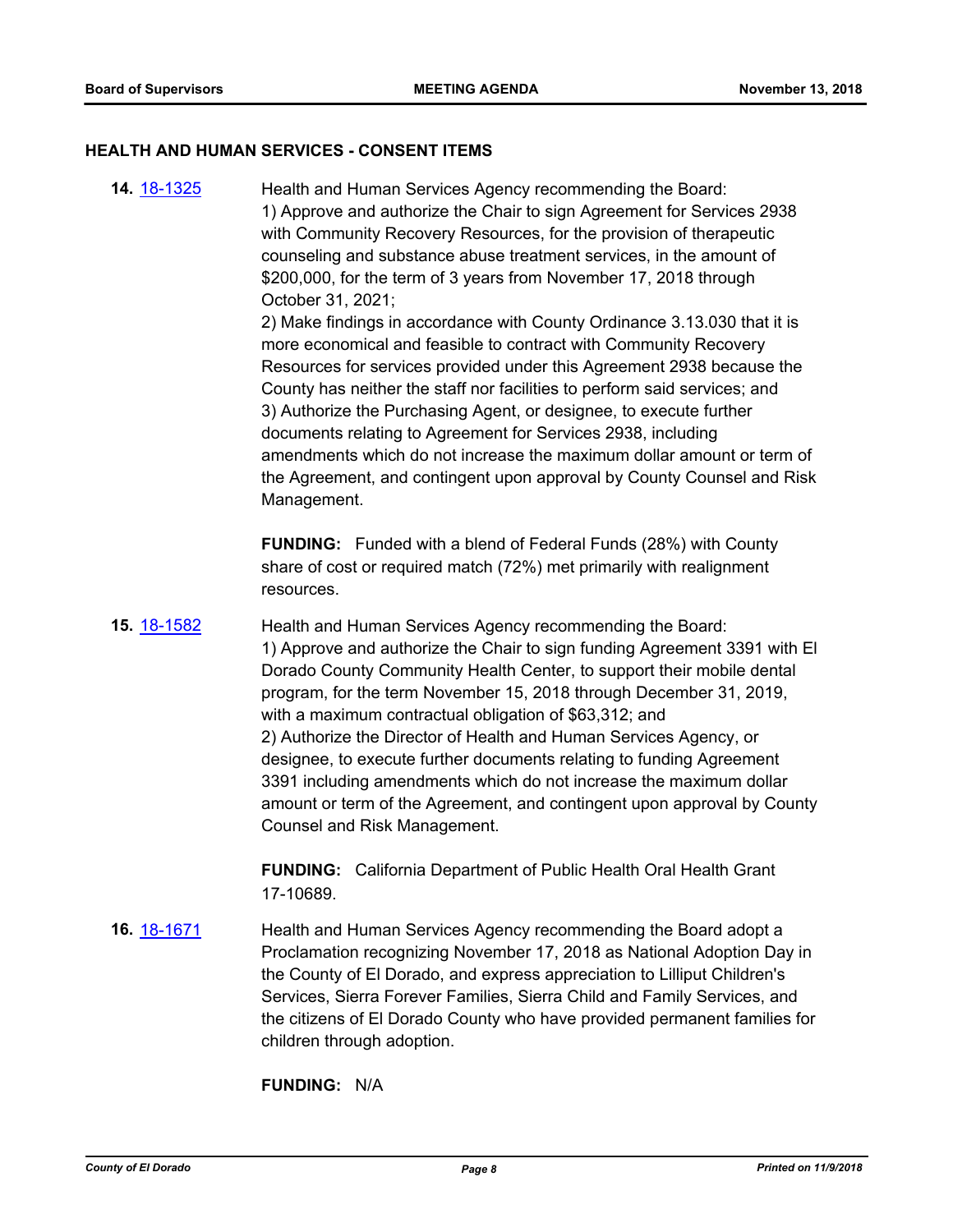**17.** [18-1694](http://eldorado.legistar.com/gateway.aspx?m=l&id=/matter.aspx?key=25045) Health and Human Services Agency recommending the Board: 1) Approve and authorize the Chair to sign the Order Form and the Master License and Service Agreement (Agreement 3446) with WellSky Human and Social Services Corporation for the provision of proprietary client case management and reporting software license for the term November 17, 2018 through November 16, 2022, with a maximum contractual obligation of \$207,480; 2) Make findings in accordance with County of El Dorado Board of Supervisors Resolution Number 142-2001 that exempts proprietary software from the competitive bidding process, that the Order Form and Master License and Service Agreement fall under the Noncompetitive Awards criteria provided in 45 Code of Federal Regulations Section 92.36 and Title 22 California Code of Regulations Section 7360 that outline Noncompetitive Awards criteria, and that the proprietary software continues to meet the State's reporting mandates; and 3) Authorize the Purchasing Agent, or designee, to execute further documents relating to the Order Form and Agreement 3446, including amendments, that do not increase the maximum dollar amount or term of

> **FUNDING:** 2% State funds, 24% Federal funds, 48% General Fund, and 26% Donations and Fees.

the Order Form or Agreement 3446, and contingent upon approval by

**18.** [18-1643](http://eldorado.legistar.com/gateway.aspx?m=l&id=/matter.aspx?key=24994) Library Department recommending the Board:

County Counsel and Risk Management.

1) Approve and authorize the Chair to sign Amendment 2 to Agreement 071-F1711 with First 5 El Dorado to replace Section 2: Scope of Work, and to replace Attachments I Scope of Work; III Parent Registration Form; IV Progress Reports: Quarterly; and VI Family Survey; and 2) Authorize the Purchasing Agent, or designee, to execute further documents relating to Agreement for Services 071-F1711, including amendments which do not increase the maximum dollar amount or term of the Agreement, and contingent upon approval by County Counsel and Risk Management.

**FUNDING:** First 5 El Dorado Grant.

**19.** [18-1639](http://eldorado.legistar.com/gateway.aspx?m=l&id=/matter.aspx?key=24990) Library Department recommending the Board approve and authorize the Chair to sign the attached Budget Transfer to appropriate \$20,150 from the South Lake Tahoe Myers Library Trust to the Accumulative Capital Outlay Fund to be used for services from Moniz Architecture and for project management from Facilities to provide conceptual design for the South Lake Tahoe children's room and meeting room.

**FUNDING:** South Lake Tahoe Myers Library Trust.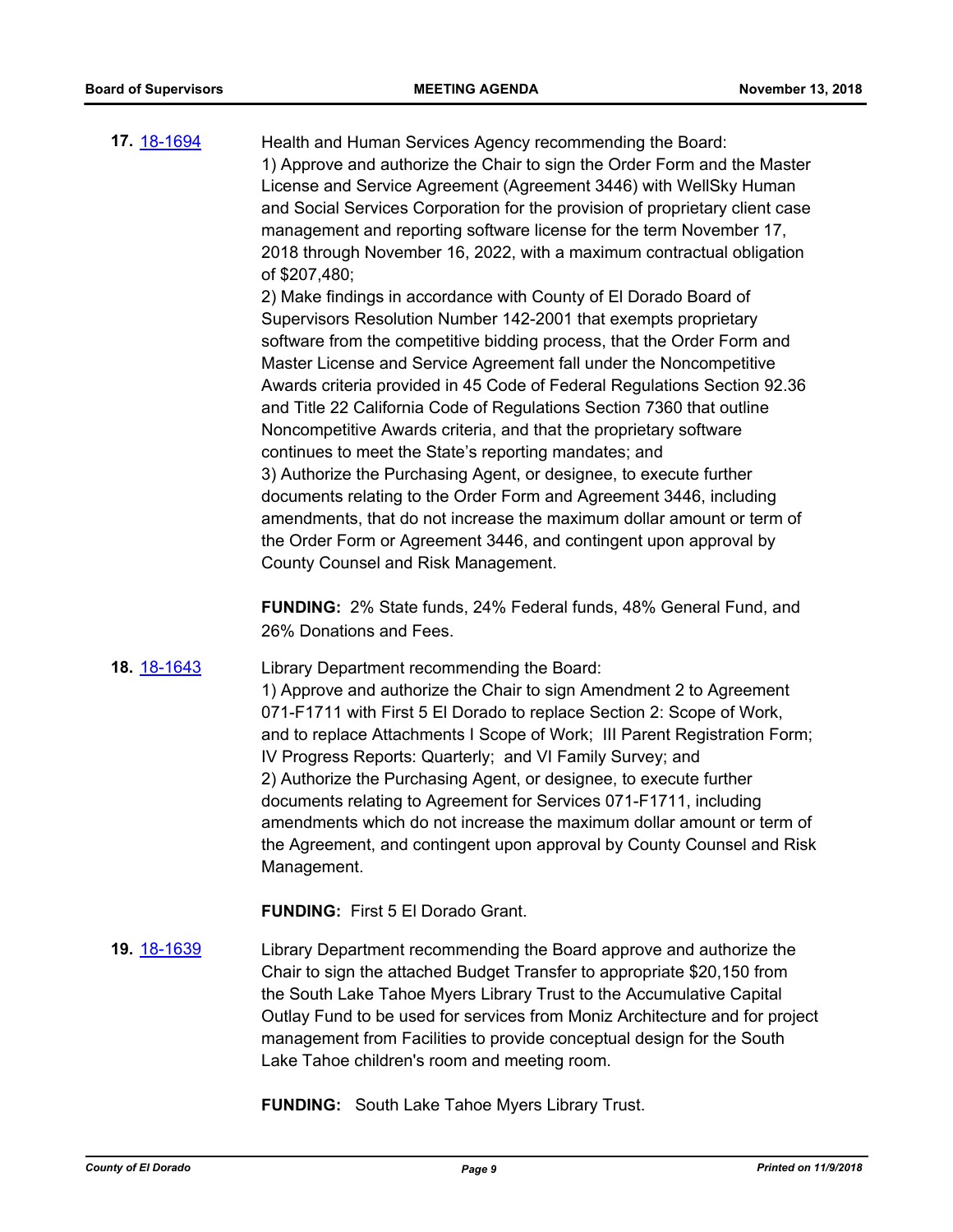#### **LAND USE AND DEVELOPMENT - CONSENT ITEMS**

**20.** [18-1678](http://eldorado.legistar.com/gateway.aspx?m=l&id=/matter.aspx?key=25029) Community Development Services, Administration and Finance Unit, and Human Resources Department, recommending the Board: 1) Adopt and authorize the Chair to sign Resolution **233-2018**, amending the Authorized Personnel Allocation Resolution 132-2018, effective November 24, 2018, to make the following changes: a) Delete one vacant (1.0 FTE) Administrative Service Officer allocation from the Community Services Department, Administration and Finance Unit; b) Add one (1.0 FTE) Sr. Risk Analyst to the Human Resources Department; c) Delete one vacant (1.0 FTE) Administrative Technician allocation from Community Development Services, Administration and Finance Unit, and d) Add one (1.0 FTE) Human Resources Technician to the Human Resources Department; and 2) Approve a Budget Transfer to reallocate appropriations from the Community Development Services, Administration and Finance Unit, to the Human Resources Department for the transfer of these positions. **FUNDING:** Risk Management Special Revenue Fund and General Fund. **21.** [18-1693](http://eldorado.legistar.com/gateway.aspx?m=l&id=/matter.aspx?key=25044) Community Development Services, Environmental Management Department, recommending the Board adopt and authorize the Chair to sign Resolution **239-2018**, which approves and authorizes the Chair to sign the Fourth Amendment to the Solid Waste Services Franchise Agreement for Waste Connections of California, Inc., doing business as El Dorado Disposal Service, extending the initial term and modifying the criteria for future term renewals.

**FUNDING:** User Fees, Franchise Fees. (No Federal Funds)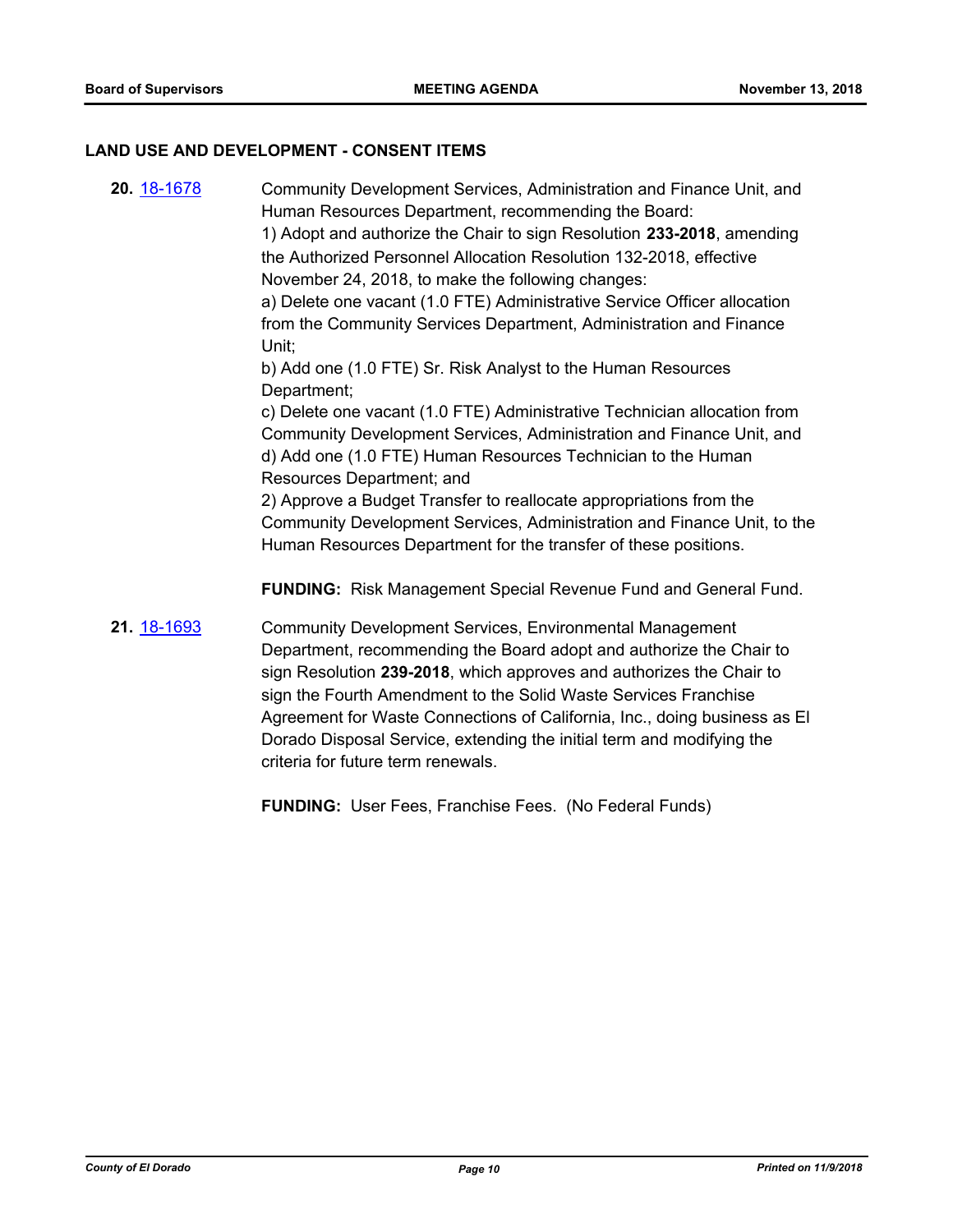| 22. 18-1216        | Community Development Services, Department of Transportation<br>(Transportation), recommending the Board:<br>1) Make findings in accordance with Chapter 3.13, Section 3.13.030 of<br>County Ordinance Code that it is more economical and feasible to engage<br>an independent contractor for various on-call construction support services<br>for Transportation's construction program;<br>2) Approve and authorize the Chair to sign the Second Amendment to<br>Agreement (Agreement) for Services 126-S1611 with Ghirardelli<br>Associates, Inc., to increase the not-to-exceed amount by \$300,000 for a<br>total not-to-exceed amount of \$1,550,000, with no increase in rates, and<br>extending the expiration date of the Agreement from November 16, 2018<br>to November 16, 2020, to provide various on-call construction support<br>services for Transportation's construction program; and<br>3) Approve and authorize the Chair to sign the Fourth Amendment to Task<br>Order 01, TO 126-S1611-01-04, under the Agreement, to increase the<br>not-to-exceed amount of the Task Order by \$300,000 for a total |
|--------------------|------------------------------------------------------------------------------------------------------------------------------------------------------------------------------------------------------------------------------------------------------------------------------------------------------------------------------------------------------------------------------------------------------------------------------------------------------------------------------------------------------------------------------------------------------------------------------------------------------------------------------------------------------------------------------------------------------------------------------------------------------------------------------------------------------------------------------------------------------------------------------------------------------------------------------------------------------------------------------------------------------------------------------------------------------------------------------------------------------------------------------|
|                    | not-to-exceed amount of \$1,235,000.                                                                                                                                                                                                                                                                                                                                                                                                                                                                                                                                                                                                                                                                                                                                                                                                                                                                                                                                                                                                                                                                                         |
|                    | <b>FUNDING: Developer Funded.</b>                                                                                                                                                                                                                                                                                                                                                                                                                                                                                                                                                                                                                                                                                                                                                                                                                                                                                                                                                                                                                                                                                            |
| 23. 18-1523        | Community Development Services, Department of Transportation,<br>recommending the Board consider the following:<br>1) Approve and authorize the Chair to sign the Notice of Acceptance with<br>West Coast Paving, Inc., for the Elks Club Drive Capital Overlay and<br>Rehabilitation Project, Contract PW 18-31210, CIP 72192, Contract 2752;<br>and<br>2) Approve and authorize the Clerk of the Board to release the Payment<br>and Performance Bonds to the Surety upon notification from the<br>Department of Transportation, after the one-year guarantee period.                                                                                                                                                                                                                                                                                                                                                                                                                                                                                                                                                      |
|                    |                                                                                                                                                                                                                                                                                                                                                                                                                                                                                                                                                                                                                                                                                                                                                                                                                                                                                                                                                                                                                                                                                                                              |
|                    | <b>FUNDING:</b> Local Discretionary Road Funds. (100% - Local)                                                                                                                                                                                                                                                                                                                                                                                                                                                                                                                                                                                                                                                                                                                                                                                                                                                                                                                                                                                                                                                               |
| 24. <u>18-1524</u> | Community Development Services, Department of Transportation,<br>recommending the Board consider the following:<br>1) Approve and authorize the Chair to sign the Notice of Acceptance with<br>V&C Construction, Inc., for the Country Club Heights Erosion Control<br>Project, Contract PW 17-31166, CIP 95191, Contract 2532; and<br>2) Approve and authorize the Clerk of the Board to release the Payment<br>and Performance Bonds to the Surety upon notification from the<br>Department of Transportation, after the one-year guarantee period.                                                                                                                                                                                                                                                                                                                                                                                                                                                                                                                                                                        |
|                    | FUNDING: United States Forest Service (78% - Federal) and California                                                                                                                                                                                                                                                                                                                                                                                                                                                                                                                                                                                                                                                                                                                                                                                                                                                                                                                                                                                                                                                         |

Tahoe Conservancy (22% - State).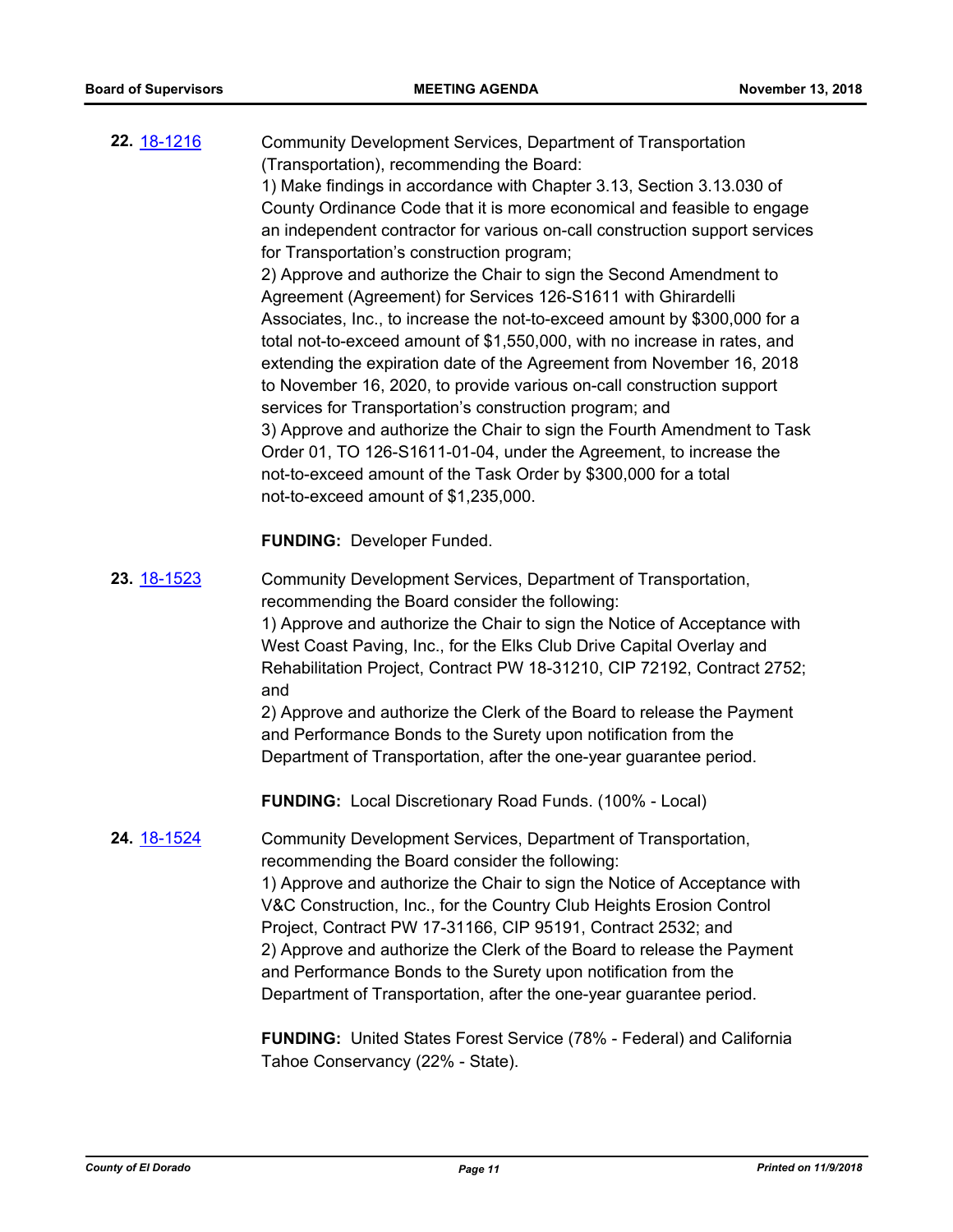**25.** [18-1670](http://eldorado.legistar.com/gateway.aspx?m=l&id=/matter.aspx?key=25021) Community Development Services, Department of Transportation, recommending the Board adopt and authorize the Chair to sign Resolution **236-2018**, amending the Authorized Personnel Allocation Resolution 132-2018, thereby adding 1.0 full time equivalent (FTE) Administrative Technician in the Department of Transportation.

> **FUNDING:** Various Department of Transportation funding streams. (Non-General Fund)

- **26.** [18-1698](http://eldorado.legistar.com/gateway.aspx?m=l&id=/matter.aspx?key=25049) Surveyor's Office recommending the Board approve and authorize the Chair to consent to, and accept, an Irrevocable Offer of Dedication from Ronald A. Ahlers and Jeannie P. Ahlers, for Road Right-of-Way and Public Utility Easement located on a portion of Assessor's Parcel Numbers 070-072-96*.*
- **27.** [18-1715](http://eldorado.legistar.com/gateway.aspx?m=l&id=/matter.aspx?key=25066) Surveyor's Office recommending the Board: 1) Acknowledge and consent to the making of an Irrevocable Offer of Dedication for Road Right of Way and Public Service Easement on Assessor's Parcel Number 119-090-59; and 2) Authorize the Chair to sign the Consent to the Making of an Irrevocable Offer of Dedication for a Road Right of Way and Public Service Easement and to record the Irrevocable Offer of Dedication with the Consent attached. Authorization for recording said Offer is pursuant to Government Code Section 7050.

#### **FUNDING:** N/A

**28.** [18-1716](http://eldorado.legistar.com/gateway.aspx?m=l&id=/matter.aspx?key=25067) Surveyor's Office recommending the Board: 1) Acknowledge and consent to the making of a Grant of Drainage Easement on Assessor's Parcel Number 122-470-15; and

2) Authorize the Chair to sign the Consent to Offer of Dedication for a Grant of Drainage Easement and to record offer with the Consent attached. Authorization for recording said offer is pursuant to Government Code Section 7050.

#### **FUNDING:** N/A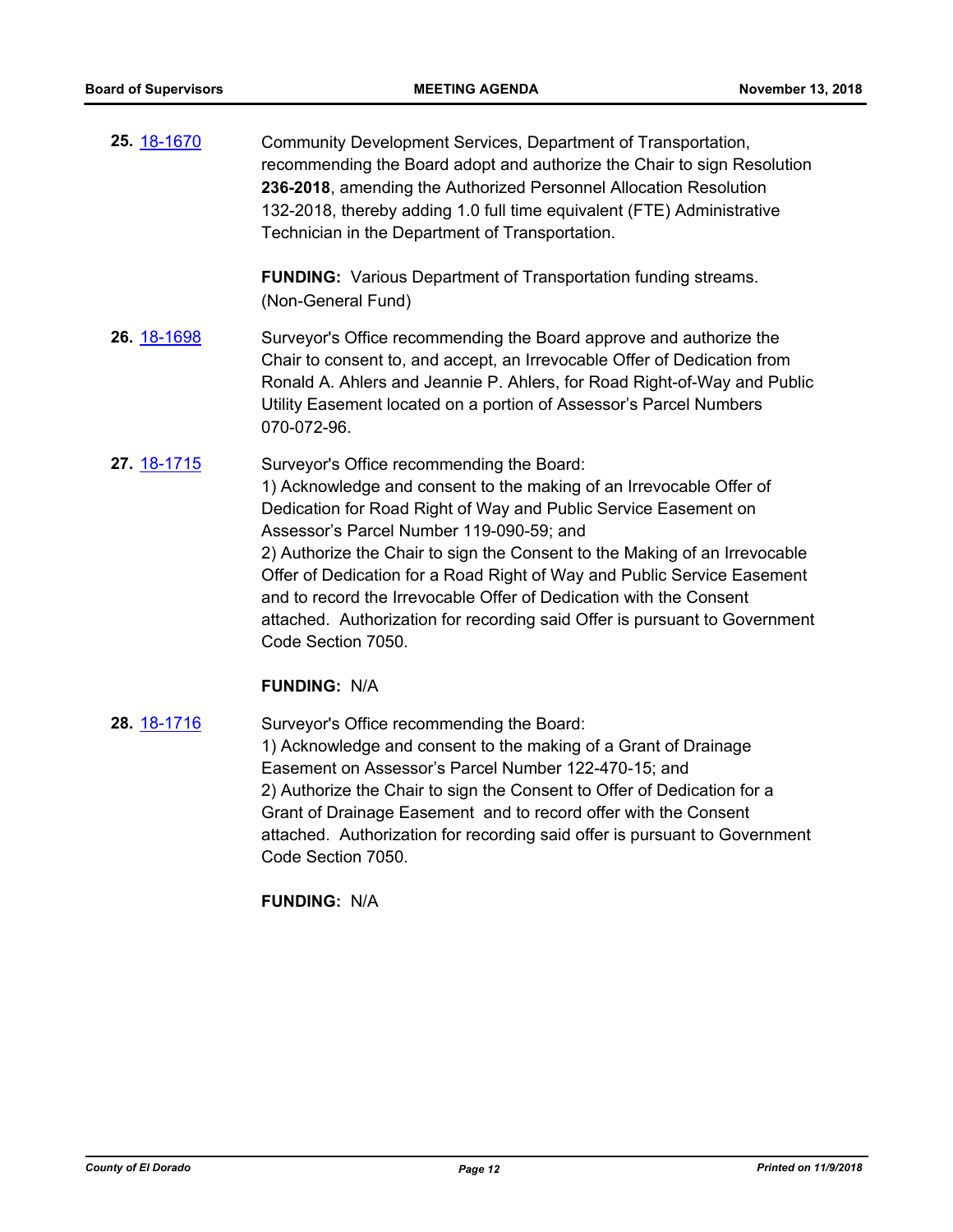#### **LAW AND JUSTICE - CONSENT ITEMS**

**29.** [17-0873](http://eldorado.legistar.com/gateway.aspx?m=l&id=/matter.aspx?key=22816) District Attorney recommending the Board: 1) Approve a request for relief from accountability for a cash shortage in the amount of \$71.28 in the Placerville District Attorney Victim Witness petty cash fund, pursuant to Government Code Section 29390 due to delays in reconciling cash; and 2) Adopt and authorize the Chair to sign Resolution **238-2018** to consolidate the current imprest cash funds for the Placerville District Attorney Victim Witness Petty Cash fund (\$300) and Placerville District Attorney General Petty Cash fund (\$300) for a total imprest fund of \$600 for the Placerville office.

**FUNDING:** General Fund.

## **END CONSENT CALENDAR**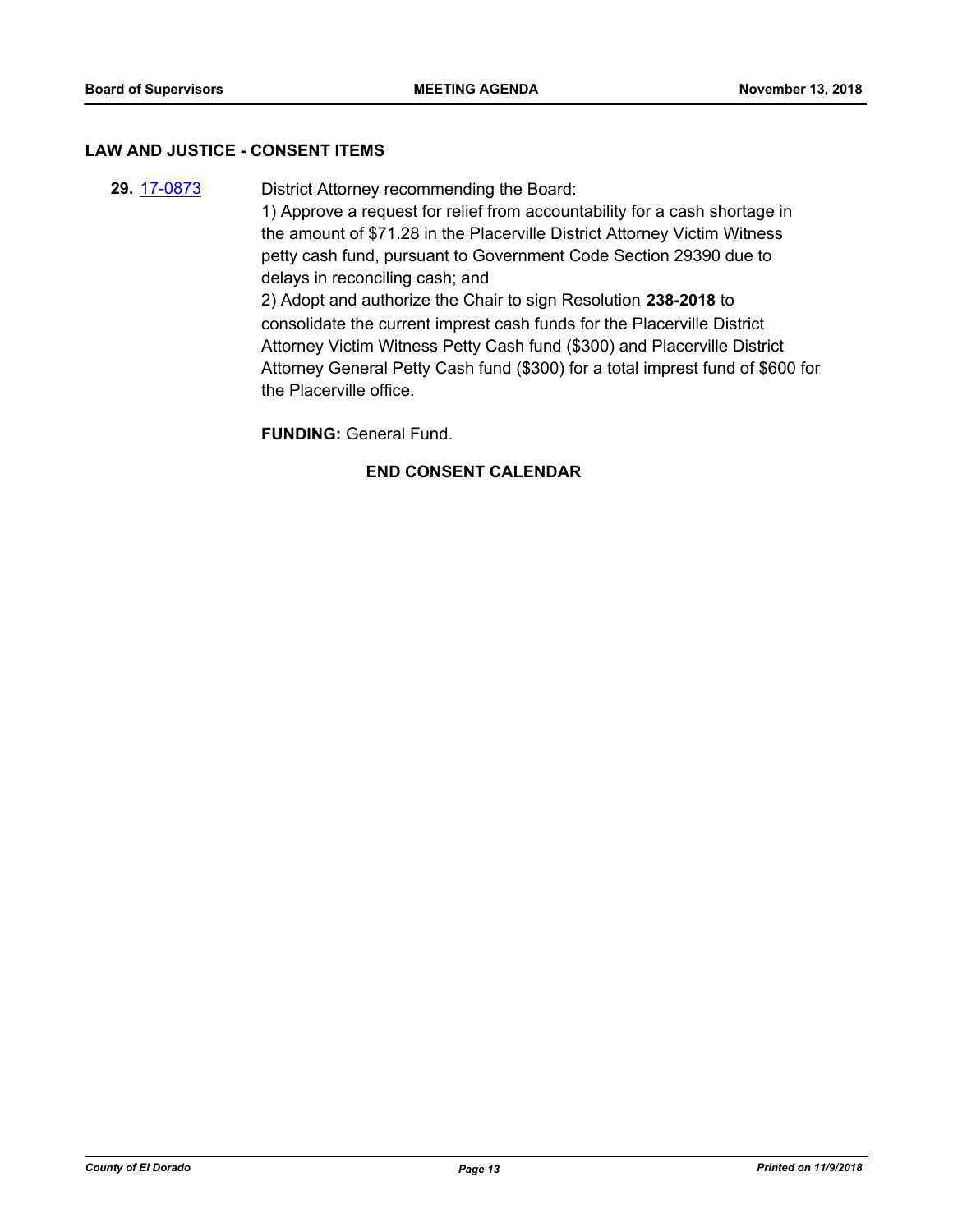#### **DEPARTMENT MATTERS (Items in this category may be called at any time)**

**30.** [18-1361](http://eldorado.legistar.com/gateway.aspx?m=l&id=/matter.aspx?key=24713) Community Development Services, Department of Transportation, recommending the Board retroactively approve and authorize the Chair to execute Contract Change Order 2 with Granite Construction Company in the amount of \$182,820 for the Cosumnes Mine Road & Bridge Storm Damage Repairs Project, Contract 2719, PW 18-31209, CIP 78700/78701/78712; and make the following finding to waive the competitive bidding process for the change order: the nature of the subject of the contract is such that competitive proposals would be unavailing or would not produce an advantage, and the advertisement for competitive bid would thus be undesirable, impractical, or impossible. (Est.Time: 5 Min.)

> **FUNDING:** Local and State discretionary funding initially (100%), with Department of Transportation staff working with the Federal Emergency Management Agency and the California Office of Emergency Services to obtain reimbursement. (Local, State, and Federal)

**31.** [18-1689](http://eldorado.legistar.com/gateway.aspx?m=l&id=/matter.aspx?key=25040) Chief Administrative Office recommending the Board approve a contract with Cooperative Personnel Services, dba CPS HR Consulting (Agreement 3415) to assist in the design, facilitation and documentation of an update to the County's Strategic Plan, effective upon final execution by both parties through June 30, 2019, and a total not-to-exceed amount of \$29,900. (Est. Time: 10 Min.)

**FUNDING:** General Fund.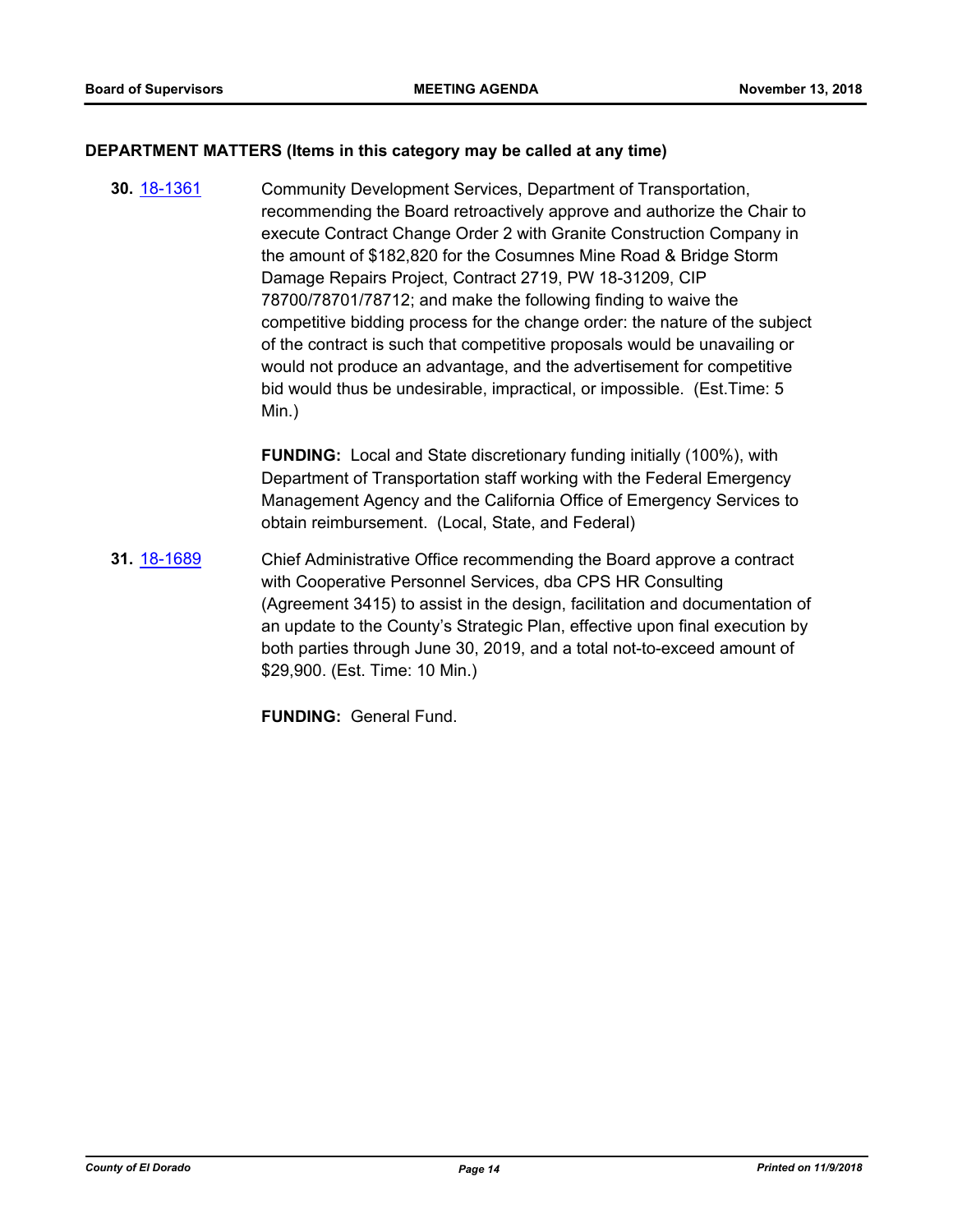#### **10:00 A.M. - TIME ALLOCATION**

**32.** [18-1769](http://eldorado.legistar.com/gateway.aspx?m=l&id=/matter.aspx?key=25120) Supervisor Ranalli recommending the Board: 1) Receive and file a presentation provided by William E. Schultz, El Dorado County Registrar of Voters, Elections Department, recognizing the community volunteers who dedicate their time to serve as volunteer Election Precinct Officers every primary and general election to support the El Dorado County Elections Department; and 2) Approve and authorize the signatures of all five Board members on a Proclamation recognizing these community volunteers for their service. (Est. Time: 15 Min.) **33.** [18-1781](http://eldorado.legistar.com/gateway.aspx?m=l&id=/matter.aspx?key=25132) Chief Administrative Office recommending the Board receive a presentation by the Executive Director of the El Dorado Water & Power Authority, A Joint Powers Authority between El Dorado County, El Dorado County Water Agency and El Dorado Irrigation District regarding the El Dorado Water Reliability Project under the terms of the 2005 SMUD Cooperation Agreement, and provide direction to County staff regarding the El Dorado Water Reliability Project under the terms of the 2005 SMUD Cooperation Agreement. (Est. Time: 20 Min.)

**FUNDING:** N/A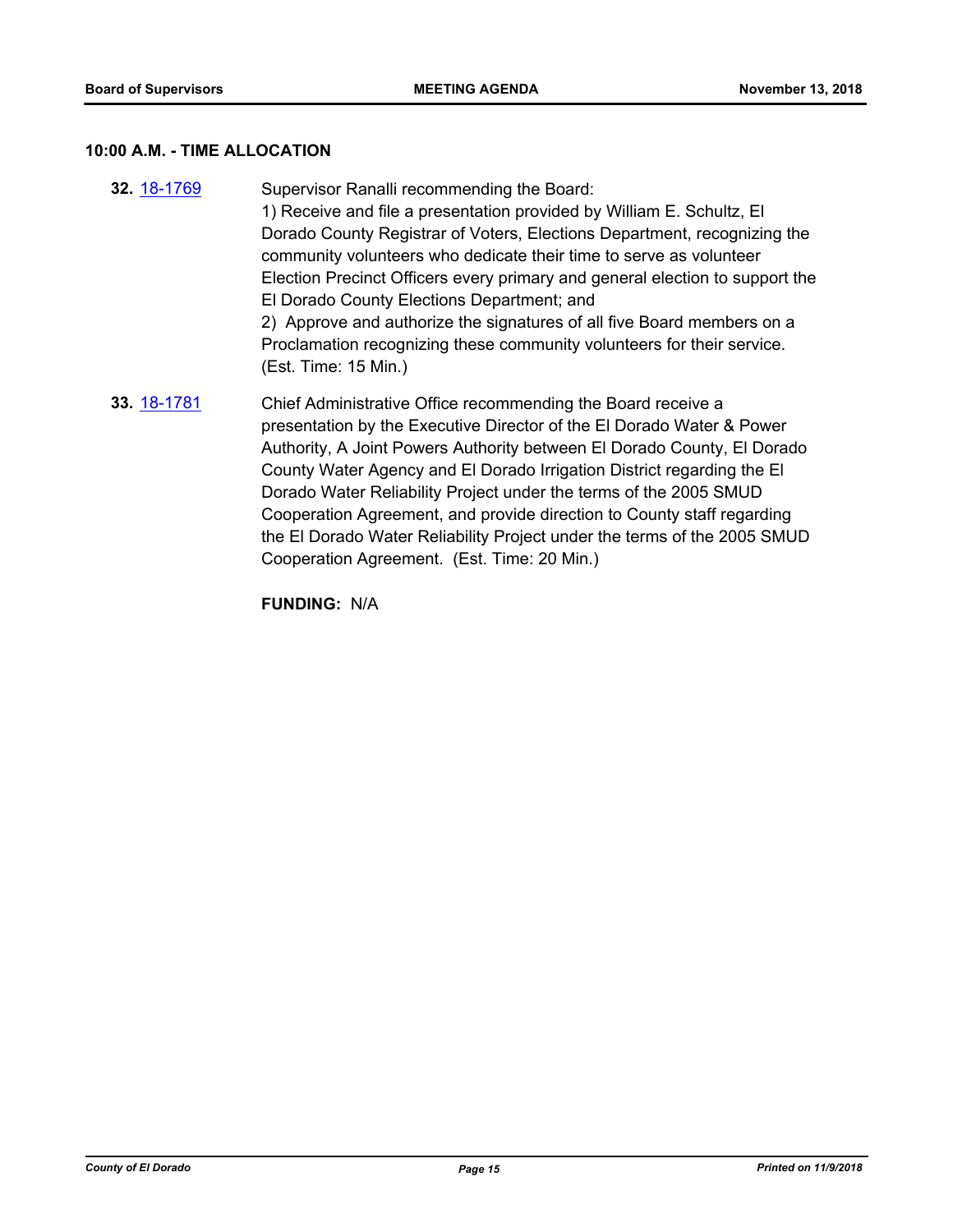#### **1:00 P.M. - TIME ALLOCATION**

**34.** [18-1795](http://eldorado.legistar.com/gateway.aspx?m=l&id=/matter.aspx?key=25146) The Board will hold a community forum, pursuant to Government Code section 7283.1(d) to hear information relating to federal Immigration and Customs Enforcement access to individuals for the 2017 calendar year. This matter is a receive and file presentation and no action is scheduled to be taken. (Est. Time: 30 Min.)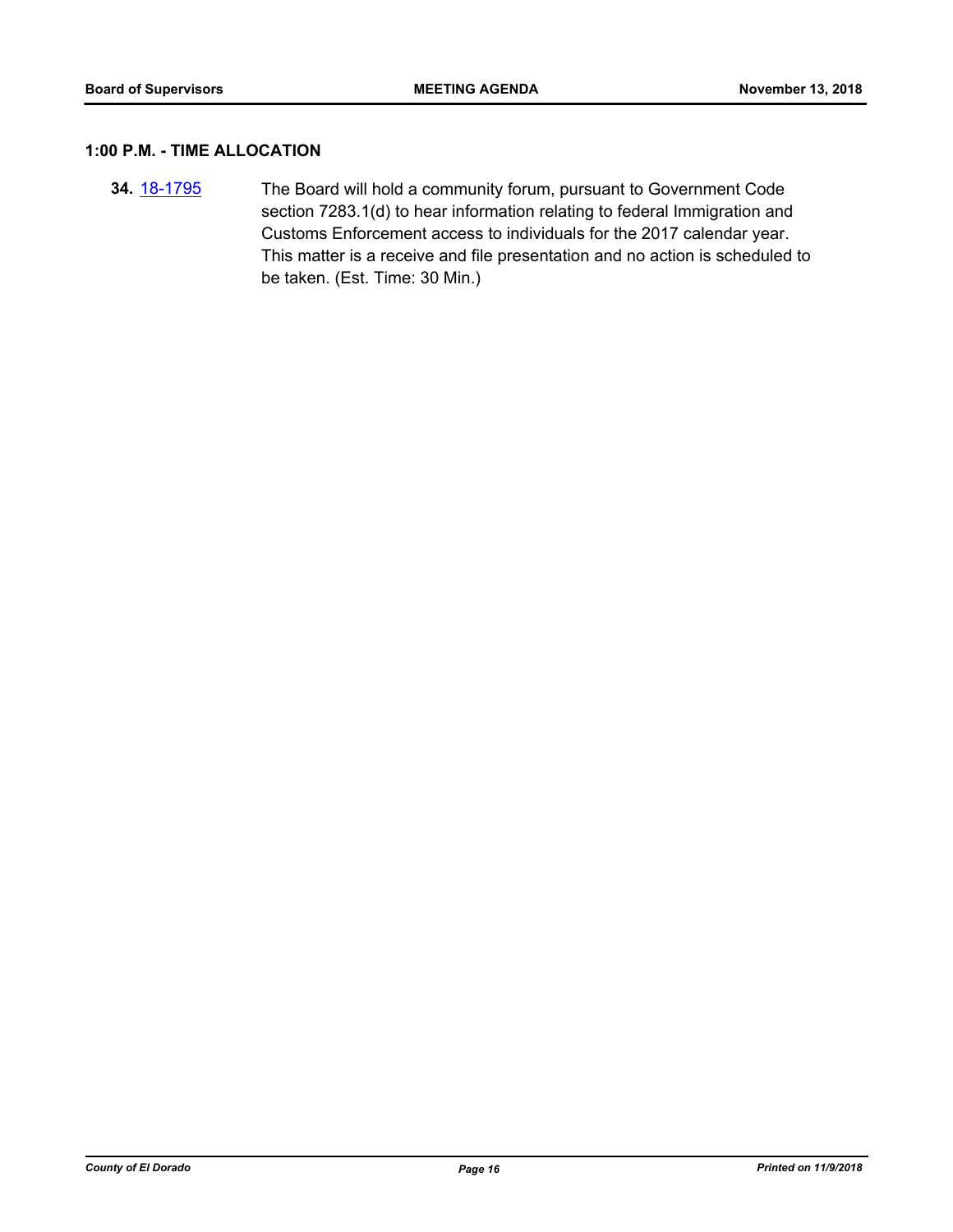#### **ITEMS TO/FROM SUPERVISORS**

**CAO UPDATE**

**ADJOURNMENT**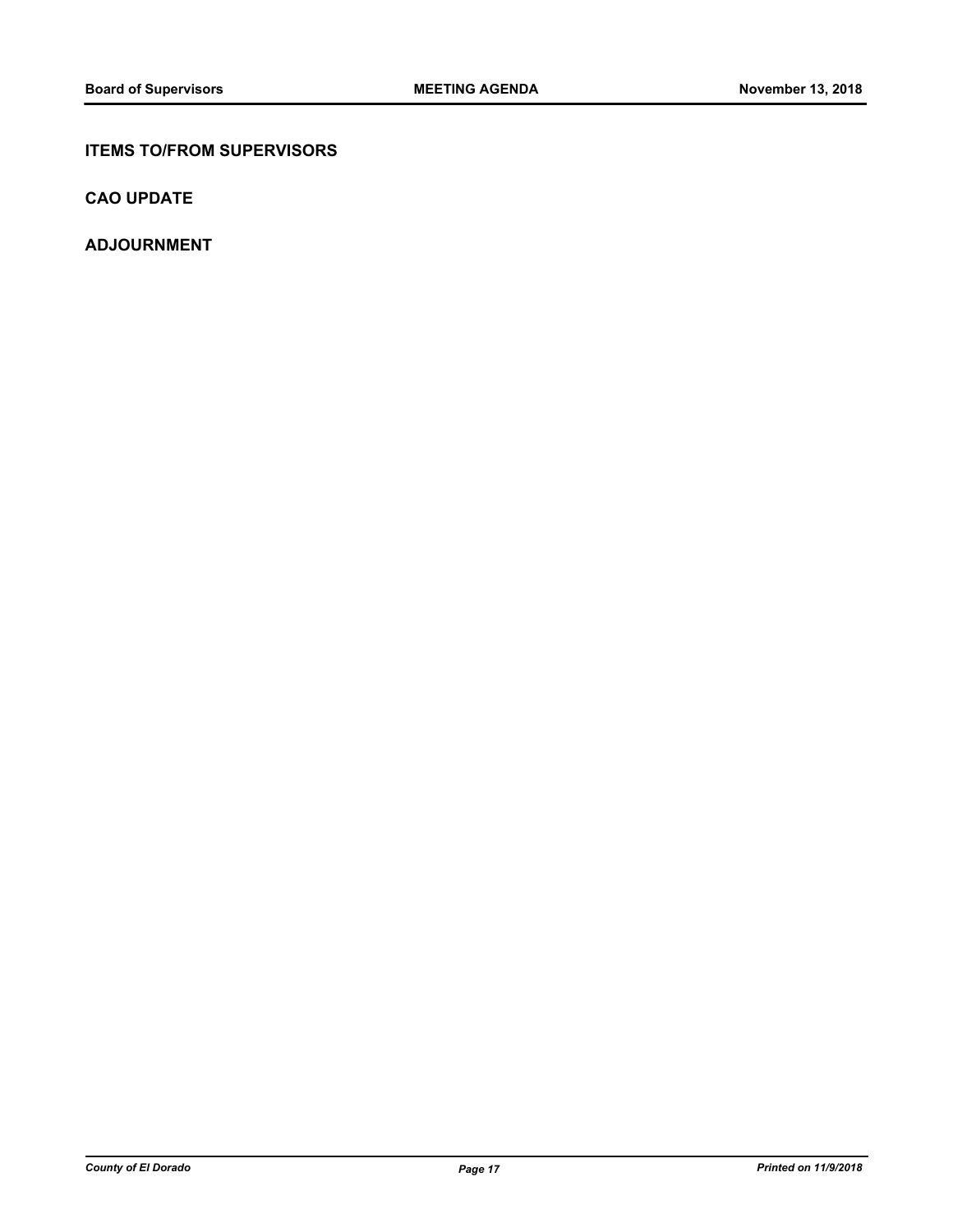#### **CLOSED SESSION**

- **35.** [18-1682](http://eldorado.legistar.com/gateway.aspx?m=l&id=/matter.aspx?key=25033) **Conference with Legal Counsel Initiation of Litigation** pursuant to Government Code Section 54956.9(d)(4). Number of potential cases: (1). (Est. Time: 15 Min.)
- **36.** [18-1719](http://eldorado.legistar.com/gateway.aspx?m=l&id=/matter.aspx?key=25070) **Pursuant to Government Code Section 54957.6 Conference with Labor Negotiator**: County Negotiator: Director of Human Resources and/or designee. Employee organization: El Dorado County Employees Association Local 1 representing employees in the General, Professional, and Supervisory Bargaining Units; Operating Engineers Local 3 representing employees in the Trades & Crafts and Corrections Bargaining Units; Deputy Sheriffs Association representing employees in the Law Enforcement Unit; and El Dorado County Managers Association. (Est. Time: 30 Min.)
- **37.** [18-1739](http://eldorado.legistar.com/gateway.aspx?m=l&id=/matter.aspx?key=25090) **Pursuant to Government Code Section 54956.8 Conference with Real Property Negotiator**: This body will hold a closed session to give instructions to its negotiator for the Silver Springs Parkway to Bass Lake Road - South Segment Project (CIP No. 76108) regarding the real property described as follows: APN 115-030-04. John Nojan Khoshcar, a Married Man as His Sole and Separate Property. Instructions to El Dorado County's negotiator will concern price and terms of payment. Kyle Lassner, Right of Way Supervisor will be the negotiator on behalf of El Dorado County. The parties with whom El Dorado County's negotiator may negotiate are those parties identified above and their agents and successors. (Est. Time: 15 Min.)
- **38.** [18-1780](http://eldorado.legistar.com/gateway.aspx?m=l&id=/matter.aspx?key=25131) **Conference with Legal Counsel Significant Exposure to Litigation**  pursuant to Government Code section 54956.9(d)(2). Number of potential cases: (1). (Est. Time: 5 Min.)
- **39.** [18-1788](http://eldorado.legistar.com/gateway.aspx?m=l&id=/matter.aspx?key=25139) **Conference with Legal Counsel Significant Exposure to Litigation** pursuant to Government Code Section 54956.9(d)(2). Title: Number of potential cases: (1). (Est. Time:10 Min.)
- **40.** [18-1783](http://eldorado.legistar.com/gateway.aspx?m=l&id=/matter.aspx?key=25134) **Conference with Legal Counsel - Existing Litigation** pursuant to Government Code Section 54956.9(d)(1). Title: Thomas Austin and Helen Austin v. the County of El Dorado, and Does 1 through 50, El Dorado County Superior Court Case No. PC20150633. Number of potential cases: (1). (Est. Time: 10 Min.)
- **41.** [18-1796](http://eldorado.legistar.com/gateway.aspx?m=l&id=/matter.aspx?key=25147) **Conference with Legal Counsel - Existing Litigation** pursuant to Government Code Section 54956.9(d)(1). Title: Rural Communities United v. El Dorado County Board of Supervisors; El Dorado County Superior Court Case No. PC20160024 (TGPA-ZOU). (Est. Time: 5 Min.)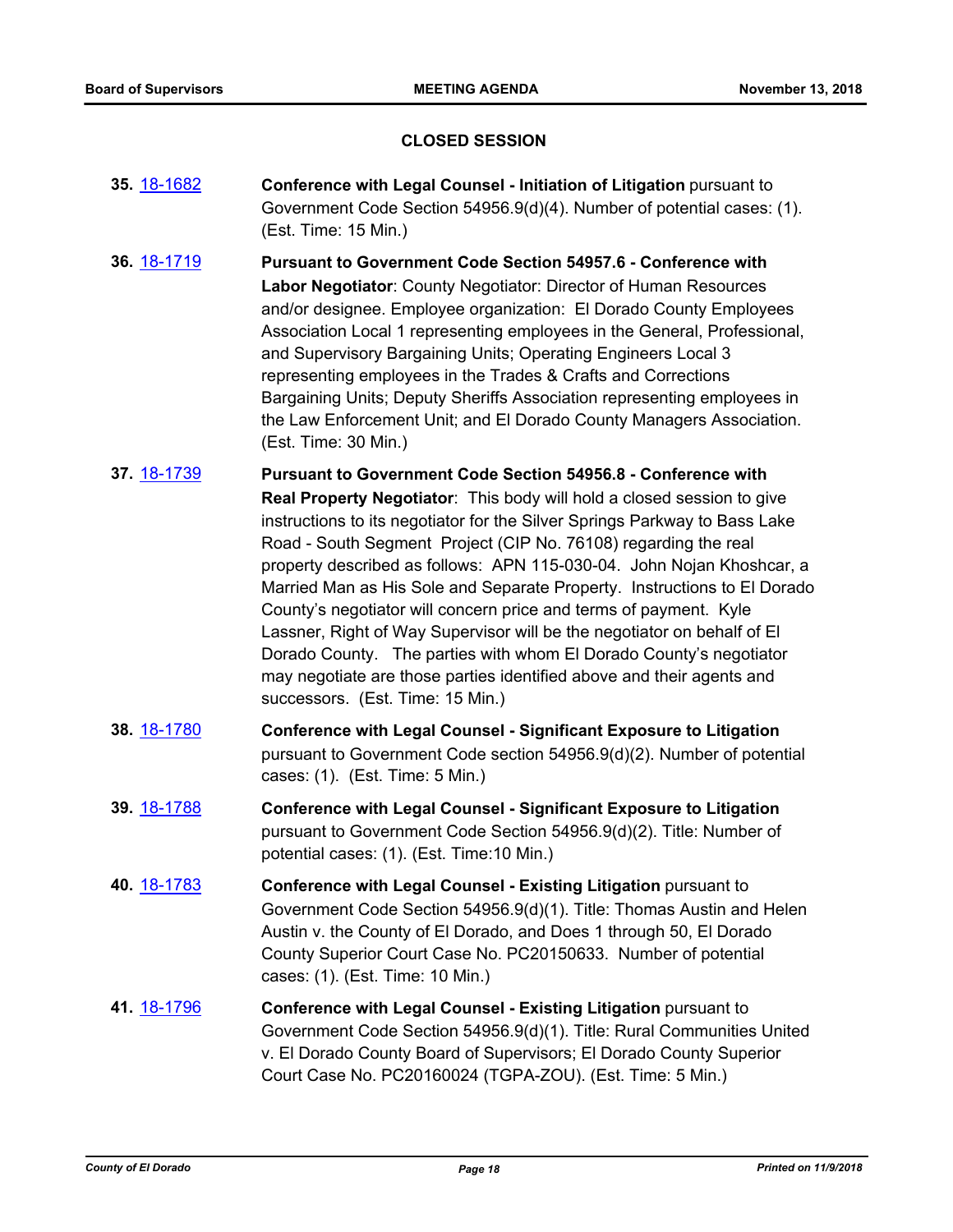**42.** [18-1576](http://eldorado.legistar.com/gateway.aspx?m=l&id=/matter.aspx?key=24927) **Pursuant to Government Code Section 54957- Public Employee Performance Evaluation.** Title: Director of Child Support Services. (Est. Time: 20 Min.)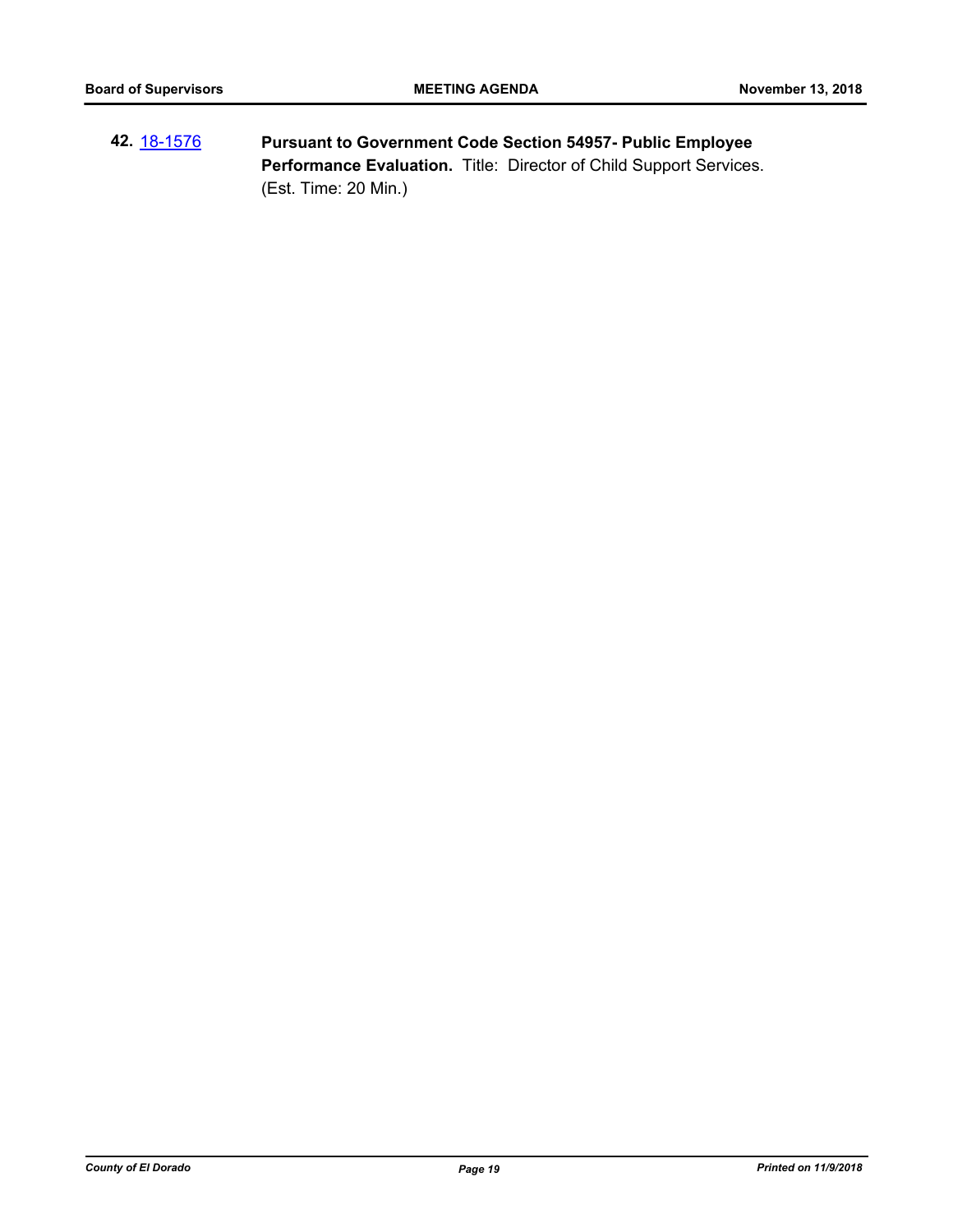On August 19, 2003, the Board adopted the following protocol: It is a requirement that all speakers, County staff and the public, when approaching the podium to make a visual presentation to the Board of Supervisors, must provide the Clerk with the appropriate number of hard copies of the presentation for Board members and the audience.